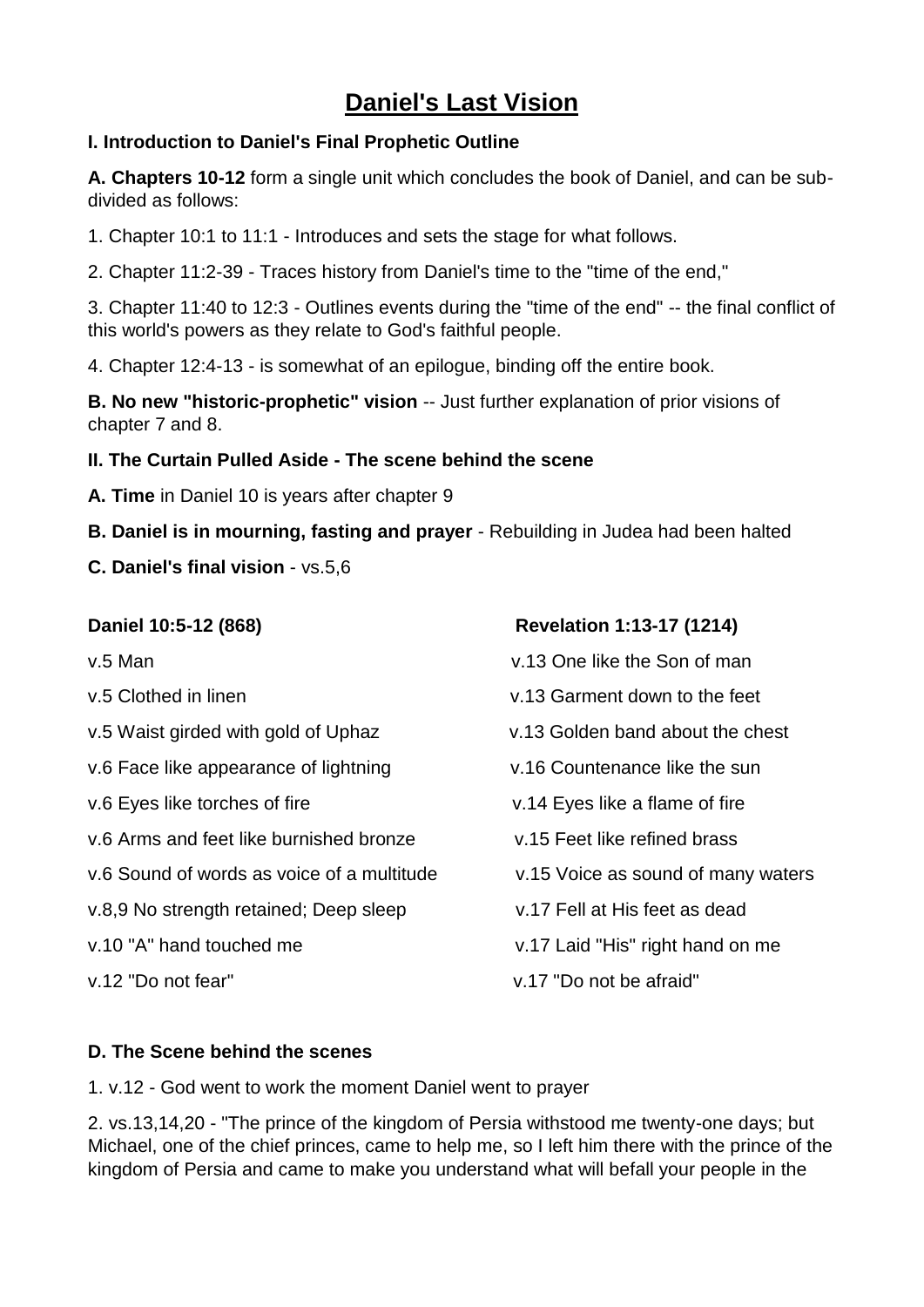latter days. For the vision is for days yet to come.... But now I will return and fight against the prince of Persia; and when I am through with him, lo, the prince of Greece will come.

a. "Prince of Persia" - Cambyses, son of Cyrus, was known for his hatred of foreign cults, and may have co-ruled Judea at this time under his father.

b. "Withstood me 21 days" - v.2 - God will not force the FREE human will

- c. "Michael" came to help -- Who is Michael? See below
- 1) Reinforcement in the battle

2) Freed the angel to go talk with Daniel

d. "I have come to tell you"

1) No word about the immediate concern of Daniel

2) Plenty about the long term issues and final victory

e. "The vision refers to many days yet to come" - See 8:17,19,26

f. "I must return and fight" -- God's job is never done. He continually fights for us

1) Present -- with Persia

2) Future -- with Greece

3) As also in the past -- Darius (11:1).

3. 11:1 - How was Darius confirmed and strengthened by God? - See 6:20-27

## **III. Who is Michael? -- Not an issue necessary for salvation!**

**A. Michael** -- "Who is like God"

1. OT - Appears 13 times - 10 refer to ordinary person's name - 3 refer to supernatural being

a. Daniel 10:13 (868) - "One of the chief princes"

b. Daniel 10:21 (869) - "Your prince"

c. Daniel 12:1 (871) - "The great prince who stands watch over the sons of your people"

2. NT - Appears 2 times - Both refer to a supernatural being

a. Jude 9 (1212) - "The archangel"

b. Revelation 12:7 (1223) - "Michael and his angels" fought the "dragon and his angels"

**B. Angel**: Hebrew = malakh (213 times); Greek = angelos (194 times) - Means "messenger"

1. Human messenger

a. Judges 6:35 (251) - Messengers sent out by Gideon to gather troops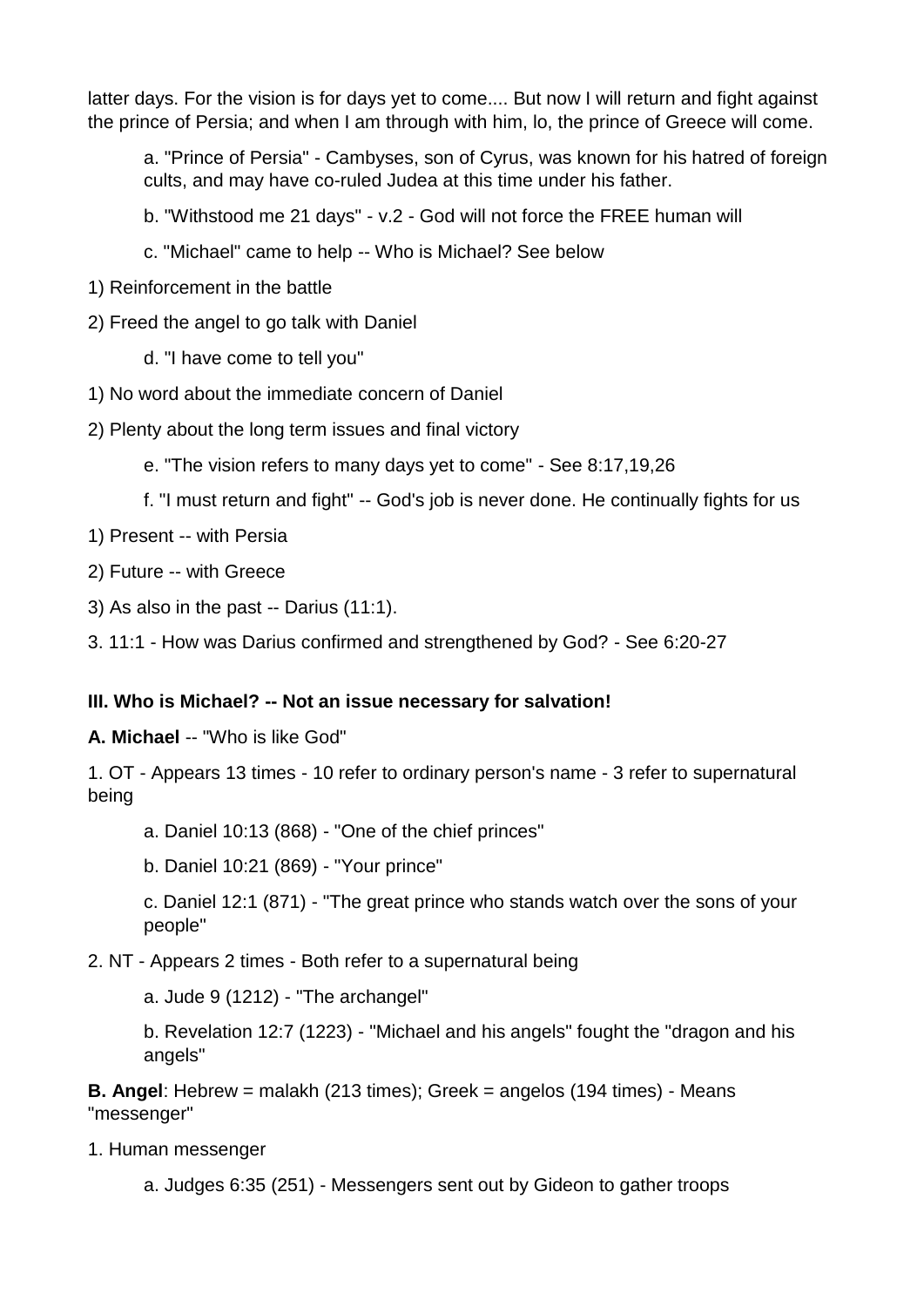b. Haggai 1:13 (913) - "Haggai, the Lord's messenger" c. Malachi 2:7 (926) - The priest "is the messenger of the Lord of Hosts"

d. Luke 7;24 (1015) - Messengers sent from John the Baptist to Jesus

e. Luke 7:27 (1015) - Jesus, referring to John the Baptist

f. James 2:25 (1195) - Israelite spies to Jericho

- 2. A situation 2 Corinthians 12:7 (1147) Refers to Paul's "thorn in the flesh"
- 3. Supernatural created beings On God's side
	- a. Genesis 28:12 (27) Angels on the ladder in Jacob's dream
	- b. Daniel 6:22 (863) An angel shut the lions' mouths
	- c. Matthew 4:11 (945) Angels ministered to Jesus in the wilderness

d. Luke 9:26 (1019) - Jesus will come with all the holy angels

e. Revelation 12:7 (1223) - Michael and his angels fought the dragon

4. Supernatural created beings - On Satan's side

- a. 2 Corinthians 11:14 (1146) Satan transforms himself into an angel
- b. Revelation 12:7 (1223) Satan and his angels fought Michael

5. GOD Himself - A non-created eternal being -- Many Bible references refer to the "Angel of the God," or "Angel of the Lord." Some of these clearly refer to God or a member of the Godhead.

- a. Exodus 3:2-7 (56) The "Angel" in the burning bush was GOD, the I AM.
- b. Exodus 13:21,22 (68); 14:19 (69) The "Angel" in the pillar of cloud
- c. Judges 2:1 (245) The "Angel" of the Lord at Gilgal
- d. Judges 6:11-23 (250) Gideon and the "Angel" of the Lord

6. Conclusion - The word "angel" is a generic term for "messenger. It defines a function, not a species.

God Himself, any of his creation, or even a situation can function as a messenger or "angel." We can draw NO conclusions concerning the origin of the messenger from the word itself. We must draw ALL our conclusions from the context in which the word is situated.

**C. Archangel**: Greek = archangelos (2 times) - Only in NT - Means "Chief messenger"

1. 1 Thessalonians 4:16 (1169) - Voice of archangel raises the dead at 2nd coming

2. Jude 9 (1212) - "Michael the archangel"

# **D. Simple geometry theorem** -- If A=B and B=C then A=C

1. Jude 9 (1212) - Michael is "the archangel"

2. 1 Thessalonians 4:16 (1169) - The voice of archangel raises the dead at the Second Coming